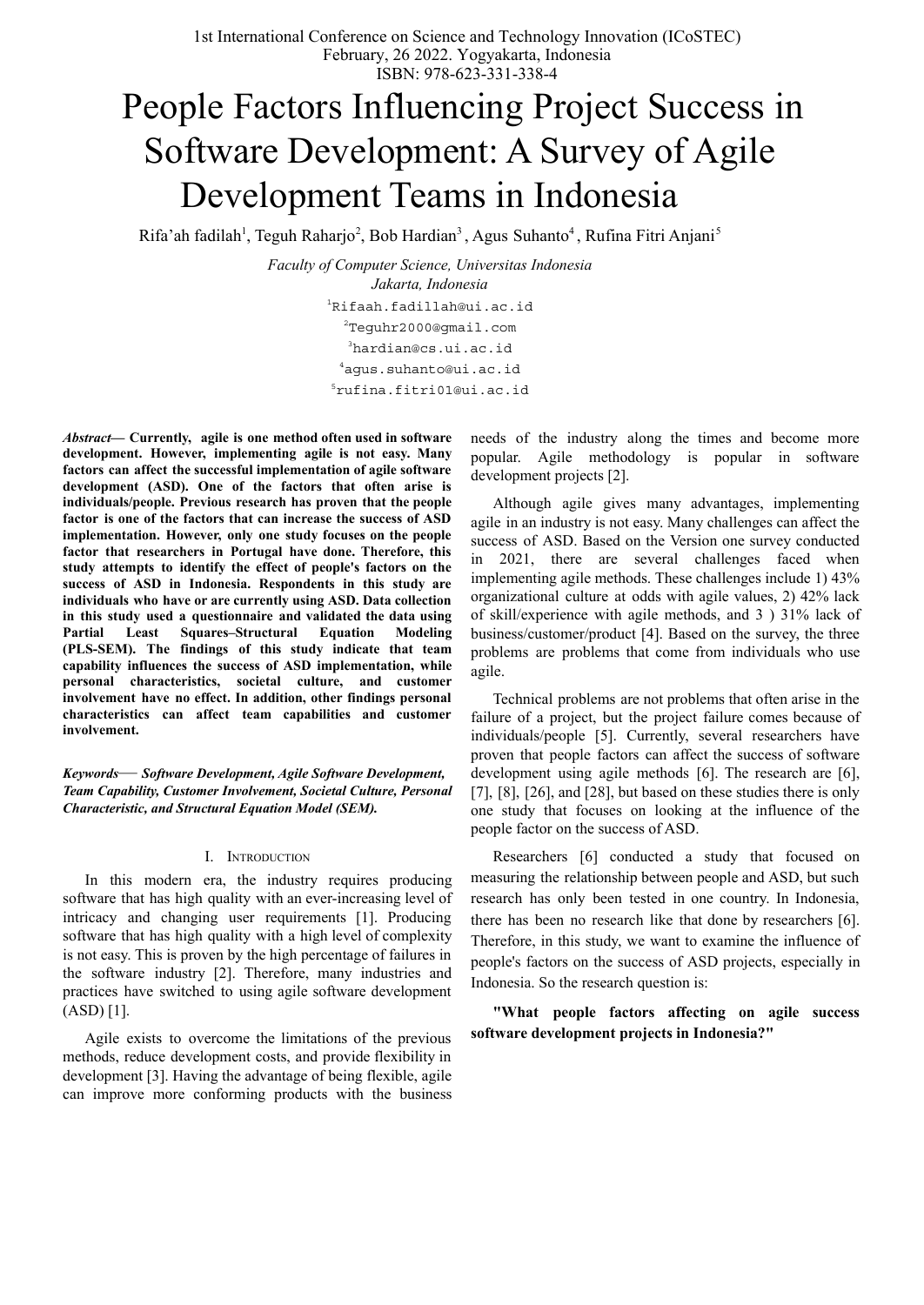With different population characteristics, researchers hope to provide wider knowledge to researchers or practitioners to increase the success rate of the ASD project.

## II. LITERATUR RESEARCH

## *A. Project Success*

Year by year, the success of a project increases together with the ways to gain the projects' success [6]. In the literature section on project success, the author divides it into several aspects. The first is the triple constraint, then critical success factors (CSF) regarding projects contained in previous research, and the last to be discussed is stakeholder involvement.

During the last decades, project success has been one of the most popular academic research and business [9]. Currently, many elements currently impact a project's achievement because of many unique perspectives, opinions, and practices inside the literature [10]. There four important attributes regarding the success of a project are quality (the product produced is a good product), scope (can meet predetermined requirements), time (project completed on time), and cost (cost) and effort does not exceed the provisions) [6][26].

## *1) The Triple Constraint*

Many companies have used the triple constraint to enhance project success. The triple constraint is a model used to measure a project [11].

The triple constraint, typically known as the iron triangle, is the central concept that exists in research or the implementation of a project, where the triple constraint can provide an overview of the main criteria for the success of a project [12].

The triple constraint is an essential benchmark in determining the success of a project. These provisions are primarily based totally on whether or not the project being carried out is finished on time, inside the budget, and achieves the quality, scope, or performance that has been agreed upon from the start. At this time, the triple constraint has become one of the standards in measuring project success [13]. In addition, the triple constraint is used to manage a project so that the project does not deviate and can manage the progress of a project [12].

# *2) Critical Success Factors (CSF)*

In the 1980s critical success factors (CSF) emerged as one of the studies that aimed to identify what causes an organization to become more successful than other organizations. Another definition of CSF is the steps that must be carried out if an organization wants to be successful, where this CSF can be measured and controlled [14][15].

Project success factors are independent factors that can increase the project's success [9]. The more research on the

success of a project, the more CSF that will appear. Based on the results of research on the CSF of a project, project definition, support from management, and attention to the external environment are part of the success of a project. [9]. Several studies found that the success of a project is based on the involvement of project management whose task is to control the project so that it is completed on time, according to budget, and can meet customer requirements based on the quality that has been agreed from the beginning [16].

Based on several studies, the most popular CSF in a project is the project's objectives, commitment from stakeholders, the project team, and user involvement in a project [10].

## *3) Stakeholders Involvement*

The success of a project consists of several factors including the people who manage the project, team members, their skills, and competencies [10]. There are 148 journals about software development projects that explain the CSF of the project. There are three main things, namely organizational, team, and customer factors. The presence of customers is very important in ASD, customer presence is expected to be involved in all phases [5].

## *B. Agile Software Development*

Traditional software development has a different stage and every stage is interrelated with each other. Each stage has a different time and each stage has detailed information. These stages include research, planning, design, development, testing, configuration, and maintenance [17][18].

According to [31] in [19] ASD depends on each iterative stage, where the stages of requirements analysis, design, development, and product testing are carried out in the iteration. The development of agile teams is a very important factor, it is because individuals have the freedom and responsibility in development. Frequent changes to the requirements that have been determined, it is necessary to have good collaboration with the customer so that the adjustment process can be carried out as quickly as possible. This is done so that the resulting product can be what the customer wants [19][27]. Therefore, the product owner or customer in the agile method always gets information on product developments in the iteration [17].

# *C. Structural Equation Model (SEM)*

SEM is an analytical method for multivariate data. The multivariate analysis uses statistical methods that can simultaneously analyze many variables. The variables usually represent individuals, companies, events, activities, situations, and others. There are two kinds of SEM, namely covariance-based SEM (CB-SEM) and partial least squares SEM (PLS-SEM). PLS-SEM is used to see the pattern of latent relationships in data [24].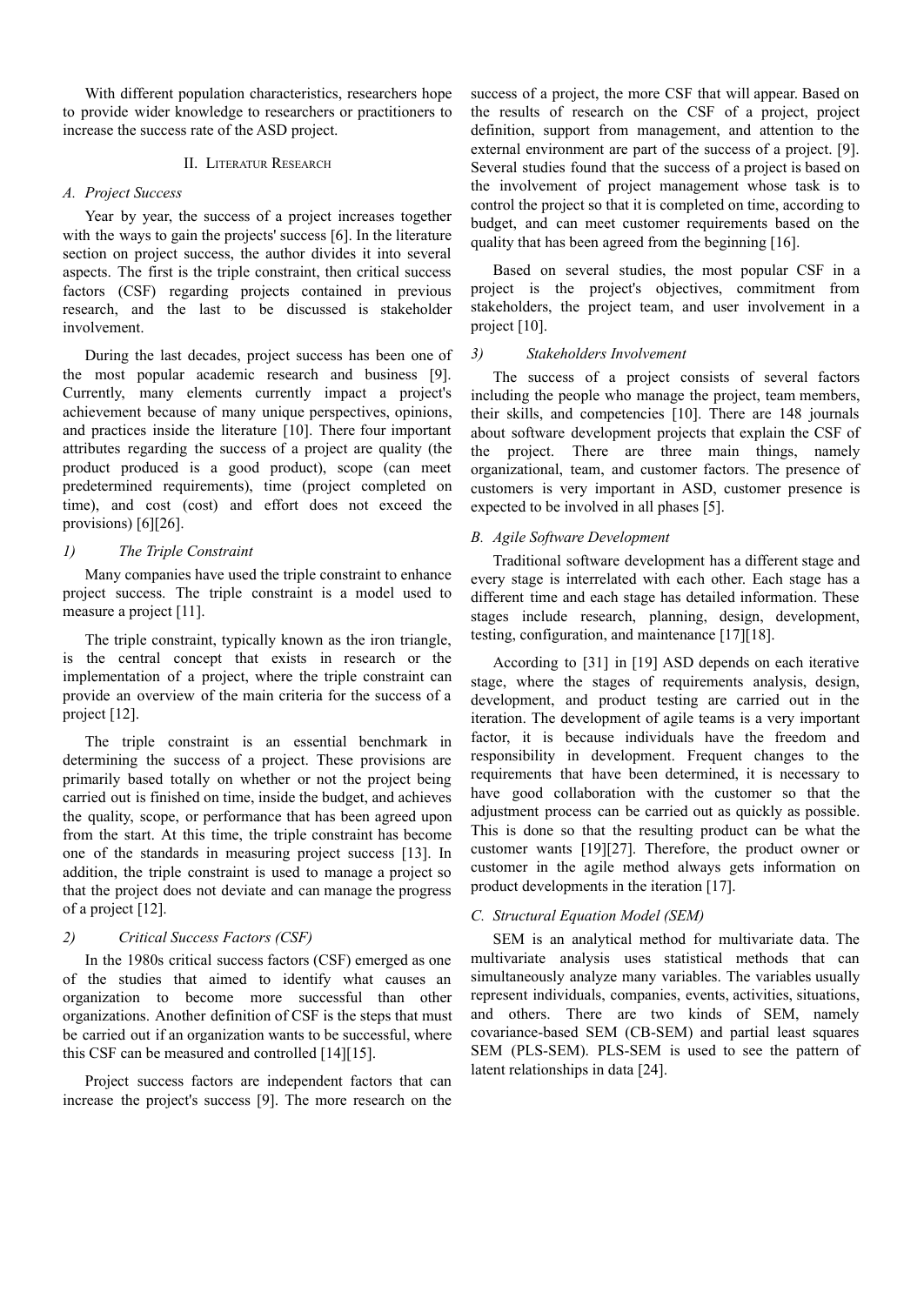

## Fig. 1 Theoretical framework

## *D. Proposed Theoretical Framework and Hypothesis*

The people factor is an essential factor in the success of the ASD project [29]. It has been proven by several researchers such as [6], [7], [26], [8], and [28] that people factors can influence the success of ASD projects. However, only one researcher focuses on measuring the relationship between people factors and project success, especially on ASD projects, namely the researcher [6].

This study uses several variables taken from some research researchers, namely [6], [7], and [26]. That study proved that people factors could significantly influence the success of ongoing ASD projects. However, research that focuses on measuring the people factor as in research [6] has only been tested in Portugal. Therefore, in this study, we want to examine the influence of people factors on the success of ASD projects in Indonesia. Therefore, the theoretical framework in this study refers to studies [6], [7], [26], [8], and [28]. Figure 1 is the suggested theoretical framework in this study is:

#### *1) Personal Characteristics (PC)*

Personal characteristics are one of the variables that have been proven to affect the success of software development [20]. Personal characteristics are factors that describe a person's attitude, such as honesty, motivation, collaboration, having a sense of responsibility, skills in building communication, interpersonal skills, and always being ready to learn [7][6]. Based on the description of personal characteristics, the hypotheses proposed in this study are:

H1a: Personal characteristics can affect team capability

H1b: Personal characteristics can affect agile software development

H1c: Personal characteristics can affect customer involvement.

## *2) Societal Culture (SC)*

Most of the members stated that they are accustomed to adhering to the culture based on their origin. Based on several studies, culture can influence the success of software development. Such as a team consisting of people who have good attitudes such as progressive, communicative, dynamic, and come from the same area [7]. Based on the previous explanation regarding societal culture, the proposed hypotheses are:

H2a: Societal culture can affect team capability

H2b: Societal culture can affect agile development project success

H2c: Societal culture can affect customer involvement

## *3) Team Capability (TC)*

A good team can easily develop software quickly and meet its customers' needs [7]. A team with high commitment and technical expertise can reduce the occurrence of risks that arise from the development team so that the success of a project can be increased [5]. Then the hypothesis regarding team capability is:

H3: Team capability can affect agile software development project success.

#### *4) Customer Involvement (CI)*

Customer participation in software development projects can give the project a greater chance of success [5]. Based on this explanation, the proposed hypothesis is:

H4: Customer involvement can affect agile project software development success.

#### III. METHODOLOGY

#### *A. Research Steps*

There are seven stages in this research, where stages are described in figure 2.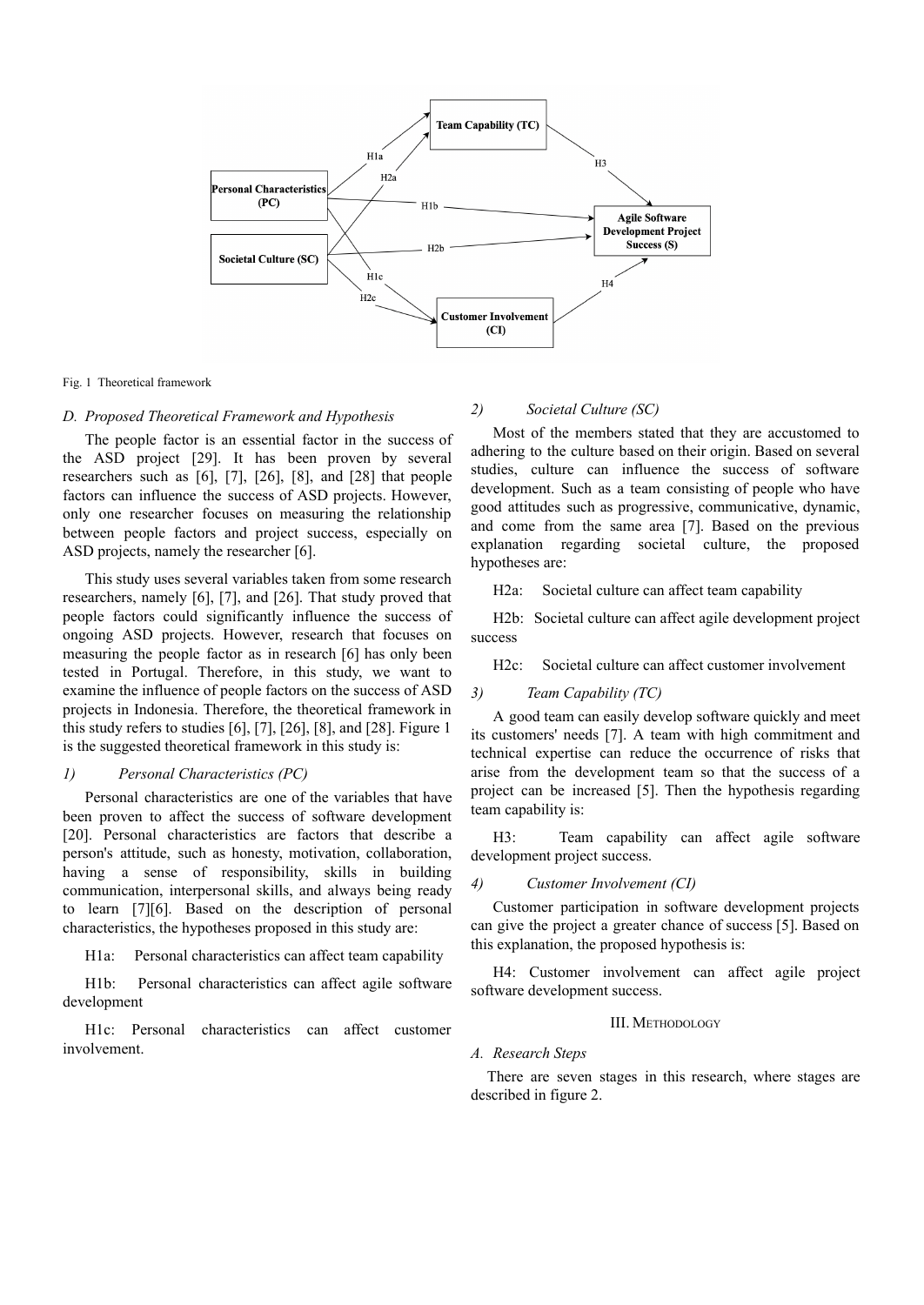

Fig. 2 Research Steps

### **Stage 1: Identity and Analysis of the Problems**

In this first stage, identifying the problems around and analyzing these problems can be made to produce research questions.

### **Stage 2: Literature Study**

In the second stage, a literature study was carried out on matters relevant to this research. The author's relevant literature search uses keywords and the snowball method.

## **Stage 3: Formulate Hypothesis**

After the literature study stage, the authors identify the hypotheses proposed.

#### **Stage 4: Preparation of Questionnaire**

After determining each variable and hypothesis, the author arranges questionnaire questions distributed to respondents.

#### **Stage 5: Data Collection**

Data collection using Google Forms shared using WhatsApp and Instagram.

### **Stage 6: Data Processing and Analysis**

After the data is collected, the writing performs data processing and analysis.

#### **Stage 7: Making Conclusion**

At this stage, the authors make conclusions based on the research results that have been done.

## *B. Data Collection*

This study uses a questionnaire method. Researchers used a Likert scale to identify responses from each respondent. Likert scale is a method used to measure responses from respondents, whether the responses are positive, negative, or neutral responses. Usually, there are five choices: Strongly disagree (1), disagree (2), neutral (3), agree (4), and strongly agree (5) [21].

The online questionnaire distributed aims to determine people factors' influence on the success of agile software development. This questionnaire consists of 21 questions, of which there are five questions regarding personal characteristics, societal culture four questions, team capability five questions, customer involvement three questions, and agile development project success three questions.

## *C. Research Model*

This study uses a quantitative method in which the data analysis process uses SEM-PLS (Partial Least Square) assisted by the SmartPLS version 3.3.3 application. SEM was used to identify factor analysis [22]. PLS-SEM can be used to model a structural equation in a research project [23].

Determination of the sample in this study is using the Cohen method, where the minimum number of samples is 30-100 samples. The sample is an element selected from a larger population. The element is selected based on a sampling technique to represent the population as a whole [24].

## IV. RESULT AND DISCUSSION

## *A. Demographic Responden*

Respondents in this study are individuals who have or are currently using agile in developing their software systems. Questionnaires were distributed to 48 respondents using the judgment sampling technique. There are six general questions regarding the criteria from respondents and the remaining 21 questions regarding five variables, including personal characteristics, societal culture, team capability, customer involvement, and agile development project success.

44.2% of respondents in this study are workers who work in technology companies and, on the other hand, in financial companies or the government. Most of these companies have 101 to 500 employees. A total of 66.7% of the respondents' jobs are as development members and the rest as Product Manager/Product Owner, and others. Then the respondents in this study mostly have experience in practicing agile for two years by 47.9%, and only about 10.4% have experience of more than five years.

#### *B. Measurement Model*

#### *1) Convergent Validity Test*

The authors conducted a convergent validity test to ensure that each indicator tested in the study is a valid indicator [22]. The average variance extracted (AVE) is one of the indicators used in the convergent validity test [25]. The standard used in the validity test for outer loading is more than 0.7, and the standard AVE value equals 0.5 [22]. Table I is the result of the AVE calculation.

TABLE I RESULT OF ITEM LOADING AND AVE

| Code | <b>Loading Factors</b> | <b>AVE</b> |
|------|------------------------|------------|
| nΩ   | 0.786                  | 0.705      |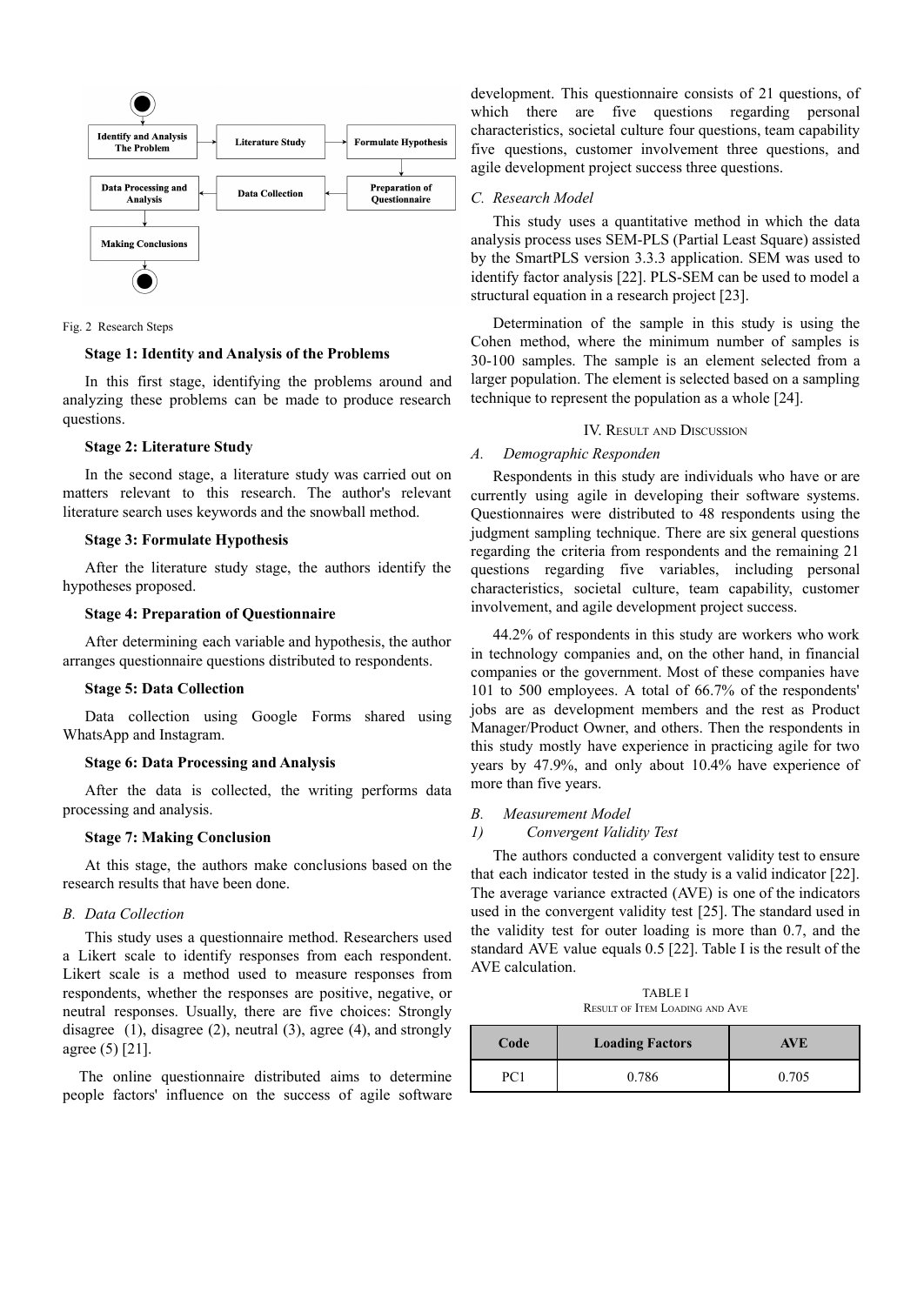| Code            | <b>Loading Factors</b> | <b>AVE</b> |
|-----------------|------------------------|------------|
| PC <sub>2</sub> | 0.865                  |            |
| PC3             | 0.849                  |            |
| PC4             | 0.838                  |            |
| PC5             | 0.858                  |            |
| SC <sub>1</sub> | 0.812                  | 0.596      |
| SC <sub>2</sub> | 0.804                  |            |
| SC <sub>3</sub> | 0.807                  |            |
| SC <sub>4</sub> |                        |            |
| TC1             | 0.769                  | 0.648      |
| TC <sub>2</sub> | 0.799                  |            |
| TC3             | 0.892                  |            |
| TC4             |                        |            |
| TC5             | 0.895                  |            |
| CI1             | 0.744                  | 0.618      |
| CI <sub>2</sub> | 0.811                  |            |
| CI3             | 0.802                  |            |
| S <sub>1</sub>  | 0.749                  | 0.617      |
| S <sub>2</sub>  | 0.777                  |            |
| S3              | 0.828                  |            |

Based on Table I, there is no question that the value of loading factors is below 0.7, while for the variables no variable has an AVE value below 0.5, so no items are omitted. The test results show that all items of the instrument have passed the convergent validity test.

## *2) Discriminant Validity Test*

To ensure that each construct tested in this study is independent by doing an independent construct [22]. The standard value used discriminant validity test must be greater than 0.7 [30]. Table II is the result of the discriminant validity test.

Based on the results described in Table II, the items using green color are all valid.

|                            | <b>TABLE II</b> |  |
|----------------------------|-----------------|--|
| DISCRIMINANT VALIDITY TEST |                 |  |

|                 | CI    | PC    | S     | <b>SC</b> | TC    |
|-----------------|-------|-------|-------|-----------|-------|
| CI1             | 0.744 | 0.388 | 0.347 | 0.355     | 0.337 |
| CI2             | 0.811 | 0.397 | 0.296 | 0.201     | 0.402 |
| CI3             | 0.802 | 0.659 | 0.351 | 0.503     | 0.562 |
| PC1             | 0.470 | 0.786 | 0.478 | 0.401     | 0.564 |
| PC <sub>2</sub> | 0.454 | 0.865 | 0.591 | 0.541     | 0.708 |
| PC3             | 0.601 | 0.849 | 0.486 | 0.582     | 0.600 |
| PC4             | 0.568 | 0.838 | 0.675 | 0.661     | 0.636 |
| PC5             | 0.601 | 0.858 | 0.426 | 0.619     | 0.637 |
| S <sub>1</sub>  | 0.304 | 0.522 | 0.749 | 0.424     | 0.455 |
| S <sub>2</sub>  | 0.232 | 0.400 | 0.777 | 0.330     | 0.584 |
| S <sub>3</sub>  | 0.449 | 0.576 | 0.828 | 0.507     | 0.610 |
| SC <sub>1</sub> | 0.356 | 0.657 | 0.581 | 0.812     | 0.503 |
| SC <sub>2</sub> | 0.465 | 0.502 | 0.350 | 0.804     | 0.434 |
| SC3             | 0.389 | 0.512 | 0.298 | 0.807     | 0.439 |
| SC4             | 0.266 | 0.370 | 0.398 | 0.653     | 0.413 |
| TC1             | 0.444 | 0.508 | 0.630 | 0.557     | 0.769 |
| TC2             | 0.531 | 0.657 | 0.501 | 0.559     | 0.799 |
| TC3             | 0.207 | 0.693 | 0.688 | 0.474     | 0.892 |
| TC4             | 0.578 | 0.381 | 0.369 | 0.219     | 0.641 |
| TC5             | 0.470 | 0.716 | 0.593 | 0.478     | 0.895 |

# *3) Reliability test*

After passing the test and validity stages of the research model, the next stage is to test reliability. The reliability test is a test carried out to ensure that specific things work together to explain general things, where 0.7 is the limit value used to determine the level of reliability [22], Rule of thumb alpha Cronbach must be greater than 0.7, and for Composite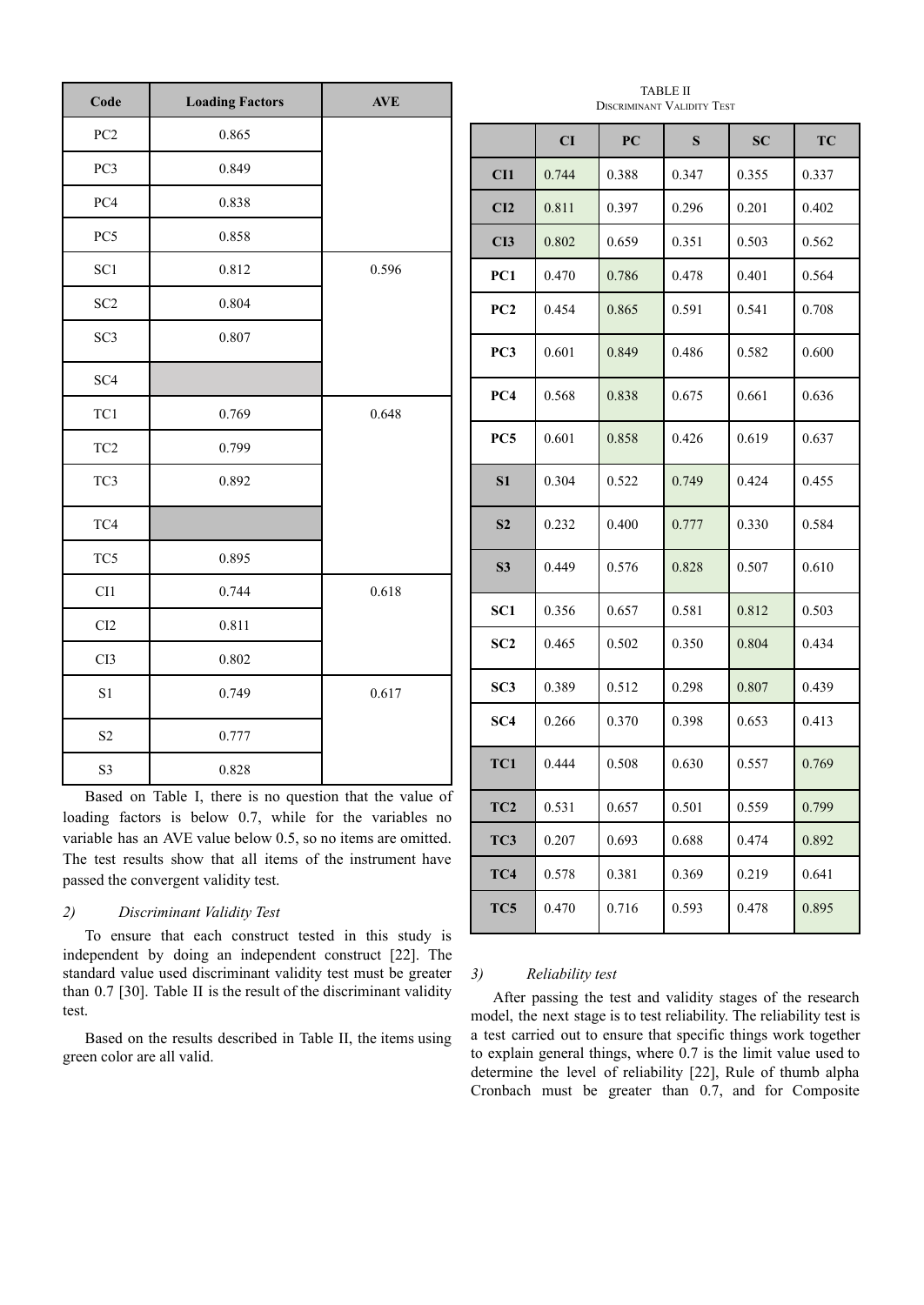reliability must be greater than or equal to 0.7 [30]. Table III is the result of the reliability test in this study.

| Code      | Cronbach's<br>Alpha | Composite<br><b>Reliability</b> | <b>Information</b> |
|-----------|---------------------|---------------------------------|--------------------|
| CI        | 0.702               | 0.829                           | Reliable           |
| PC        | 0.895               | 0.923                           | Reliable           |
| S         | 0.700               | 0.828                           | Reliable           |
| SC        | 0.771               | 0.854                           | Reliable           |
| <b>TC</b> | 0.861               | 0.901                           | Reliable           |

TABLE III RESULT OF CRONBACH'S ALPHA AND COMPOSITE RELIABILITY

Based on Table III, there is no one variable whose value of Cronbach's alpha is below 0.7, so all of them are valid and reliable.

# *C. Measurement of Structural Model (Inner Analysis Model)*

# *1) R-Square Test*

The authors used the R-Square test for the Structural model analysis stage in this study. According to the results of the tests, the values for R square for variable customer involvement is 0.417, team capability is 0.575, and software development on agile project success is 0.535.

According to the results of these tests, it can be concluded that team capability and customer involvement can affect software development on agile project success of 53.5%. In addition, there are personal characteristics and societal culture that can influence 57.5% of the team's capability. Then for the last one, the personal characteristics and societal culture can influence 41.7% of customer involvement.

#### *D. Hypothesis Testing*

At this stage, the proposed hypothesis is tested, wherein this study uses the bootstrap method. The bootstrap method can help analyze the accuracy of each predicted parameter [25]. The criteria for acceptance or rejection of the hypothesis is if the T-statistical significance value  $> 1.96$  and or the P-value  $\leq 0.05$  at the 5% ( $\alpha$  5%) significance level, then Ha is accepted. Ho is rejected, on the contrary, if the t-statistical value  $\lt$  1.96 and/or value P-value  $> 0.05$  at the 5% significance level ( $\alpha$  5%), then Ha is rejected and Ho is accepted [30].

Information on the hypothesis is accepted or not based on the value of t-statistics and P values. Table IV is the result of the hypothesis test.

TABLE IV HYPOTHESIS-TESTING

|                                                                                            | Original<br><b>Sample</b><br>(O) | <b>Statistics</b> | р<br><b>Values</b> |
|--------------------------------------------------------------------------------------------|----------------------------------|-------------------|--------------------|
| Customer Involvement Agile<br>Software Development<br>Project Success                      | $-0.063$                         | 0.426             | 0.670              |
| <b>Personal Characteristics</b><br>Customer Involvement                                    | 0.584                            | 4.651             | 0.000              |
| <b>Personal Characteristics</b><br>Agile Software<br>Development Project<br><b>Success</b> | 0.208                            | 0.913             | 0.360              |
| <b>Personal Characteristics</b><br><b>Team Capability</b>                                  | 0.656                            | 4.085             | 0.000              |
| Societal Culture Customer<br>Involvement                                                   | 0.087                            | 0.494             | 0.622              |
| Societal Culture Agile<br>Software Development<br>Project Success                          | 0.134                            | 0.642             | 0.512              |
| Societal Culture Team<br>Capability                                                        | 0.141                            | 0.944             | 0.346              |
| Team Capability Agile<br>Software Development<br><b>Project Success</b>                    | 0.507                            | 2.979             | 0.003              |

Based on the results from Table IV shows that based on the predetermined statement regarding the acceptance of the hypothesis, it can be seen that not all hypotheses in this study are accepted. Only three accepted hypotheses are H1a, H1b, and H3. Details regarding the acceptance of the hypothesis are contained in Table V.

TARI F V RESULT OF HYPOTHESIS

| Code             | <b>Hypothesis</b>                                                                | <b>Result</b>          |
|------------------|----------------------------------------------------------------------------------|------------------------|
| H1a              | Personal characteristics<br>can<br>affect team capability                        | Hypothesis<br>Accepted |
| H1b              | characteristics<br>Personal<br>can<br>affect<br>software<br>agile<br>development | Hypothesis<br>Declined |
| H <sub>1</sub> c | characteristics<br>Personal<br>can<br>affect customer involvement                | Hypothesis<br>Accepted |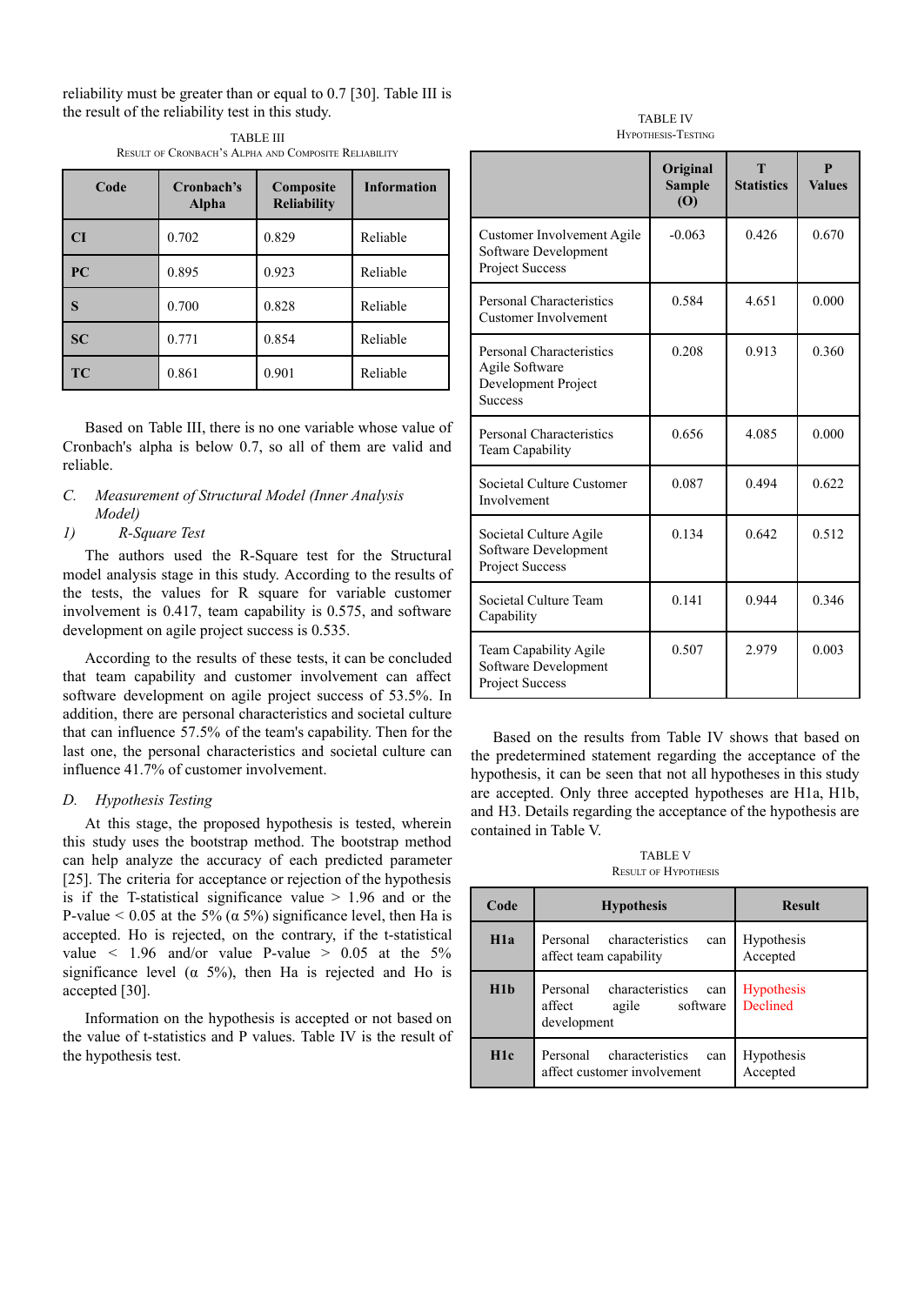| H2a            | Societal culture can affect team<br>capability                                      | <b>Hypothesis</b><br>Declined        |
|----------------|-------------------------------------------------------------------------------------|--------------------------------------|
| H2h            | Societal culture can affect agile<br>development project success                    | <b>Hypothesis</b><br>Declined        |
| H2c            | Societal culture can<br>affect<br>customer involvement                              | <b>Hypothesis</b><br>Declined        |
| H <sub>3</sub> | Team capability can affect agile<br>software development project<br>success         | Hypothesis<br>Accepted               |
| H <sub>4</sub> | Customer involvement<br>can<br>affect agile project software<br>development success | <b>Hypothesis</b><br><b>Declined</b> |

## *E. Discussion and Result*

This study aims to measure whether the people factor influences the project's success, after processing using PLS-SEM shows that H1a, H1c, and H3 are accepted hypotheses. The first hypothesis that is proven is H1a, where personal characteristics can influence team capability. The results of this hypothesis are the same as that of the researcher [6], who is the first study to validate empirically. Based on the research results, it can be seen that a good team is a team that has members with good characteristics. As explained by [6] regarding the personal characteristics needed for ASD, the personal characteristics needed in ASD are quite different from traditional software development, such as the need to self-regulate or the need for an attitude that likes to work together in doing tasks.

Furthermore, the personal characteristics of H1c can influence customer involvement. Results Based on the analysis, it is proven that the characteristics of the customer can provide an overview of how the customer supports ASD. Examples of attitudes such as being patient, willing to try to understand the ASD process, willing to discuss, and willing to be involved are attitudes that can help in ASD.

Then for H3, that team capabilities can affect the success of ASD projects, the results are the same as a research [6] that team capabilities have an advanced influence on the success of ASD projects. As long as the ASD project consists of a team that has good skills and uses the correct agile style, the project has a high success rate [26]. Based on these results, it is proven in Indonesia that team capability is indeed important in ASD.

## V. CONCLUSIONS

This study identified the influence of people on the success of ASD. In this study there are five variables and there are eight hypotheses. The five variables are team capability,

personal characteristics, customer involvement, societal culture, and agile project software development success.

This study shows that of the four variables, only one variable can influence agile project software development success in Indonesia, namely the team capability variable. These results are the same as the results of research [6] which proves that team capability has a large enough influence on the success of ASD. Three variables that do not affect the variable are customer involvement, personal characteristics, and variable societal culture.

In addition, other variables can influence team capability and customer involvement, namely, variable personal characteristics. So to increase the success of software development using agile methods in Indonesia, the industry must be able to improve its team's ability. In addition, other variables can influence team capability and customer involvement, namely the personal characteristics variable. Therefore, apart from team capability, personal characteristics are important things to consider when creating an ASD team.

#### **REFERENCES**

- [1] Matharu, G. S., Mishra, A., Singh, H., & Upadhyay, P. (2015). Empirical Study of Agile Software Development Methodologies. *ACM SIGSOFT Software Engineering Notes*, *40*(1), 1–6.
- [2] Stankovic, D., Nikolic, V., Djordjevic, M., & Cao, D. B. (2013). A survey study of critical success factors in agile software projects in former Yugoslavia IT companies. *Journal of Systems and Software*, *86*(6), 1663–1678. https://doi.org/10.1016/j.jss.2013.02.027
- [3] Al-Saqqa, S., Sawalha, S., & Abdelnabi, H. (2020). Agile software development: Methodologies and trends. *International Journal of Interactive Mobile Technologies*, *14*(11), 246–270.
- [4] [https://info.digital.ai/rs/981-LQX-968/images/RE-SA-15th-Annual-Sta](https://info.digital.ai/rs/981-LQX-968/images/RE-SA-15th-Annual-State-Of-Agile-Report.pdf?_ga=2.232743260.2120834200.1642649) [te-Of-Agile-Report.pdf?\\_ga=2.232743260.2120834200.1642649](https://info.digital.ai/rs/981-LQX-968/images/RE-SA-15th-Annual-State-Of-Agile-Report.pdf?_ga=2.232743260.2120834200.1642649)240-1 932721479.1642234608
- [5] Ahimbisibwe, A., Cavana, R. Y., & Daellenbach, U. (2015). A contingency fit model of critical success factors for software development projects: A comparison of agile and traditional plan-based methodologies. *Journal of Enterprise Information Management*, *28*(1), 7–33.
- [6] Tam, C., Moura, E. J. da C., Oliveira, T., & Varajão, J. (2020). The factors influencing the success of on-going agile software development projects. *International Journal of Project Management*, *38*(3), 165–176.
- [7] Misra, S. C., Kumar, V., & Kumar, U. (2009). Identifying some important success factors in adopting agile software development practices. *Journal of Systems and Software*, *82*(11), 1869–1890.
- [8] Aldahmash, A., Gravell, A., & Howard, Y. (2017). *Using Factor Analysis to Study the Critical Success Factors of Agile Software Development*. https://doi.org/10.17706/jsw.12.12.957-963.
- [9] Lamprou, A., & Vagiona, D. (2018). Success criteria and critical success factors in project success: a literature review. In *International Journal of Real Estate and Land Planning* (Vol. 1).
- [10] Sudhakar, G. P. (2016). Understanding the Meaning of "Project" Success." *Binus Business Review*, *7*(2), 163.